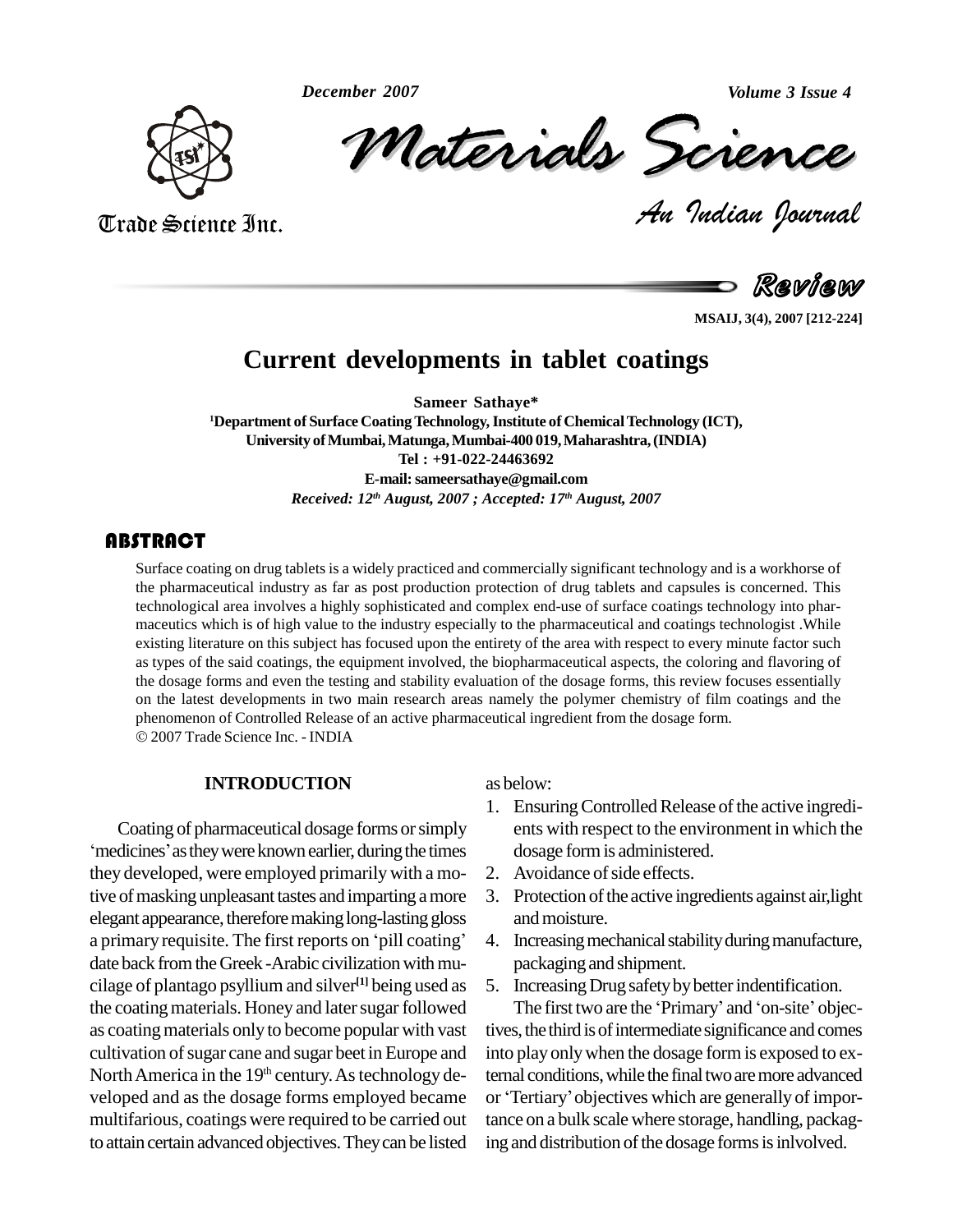## **Types of coatings**

While coatings on pharmaceutical dosage forms have been most broadly divided in to Sugar coatings and Film coatings<sup>[2]</sup>, the area can be divided into two<br>more classifications based mainly upon the method by<br>which they are coated i.e. 'Hot melts' and 'Press coatmore classifications based mainly upon the method by which they are coated i.e. 'Hot melts' and 'Press coatings'. Out of these, the area of Film Coatings is the one which interests the coatings technologist most since it involves the direct applications of fundamentals of coatings technology. Film coatings consist mainly of polymers which are applied to the cores in the form of solutions or dispersions in which other excipients are dissolved or dispersed<sup>[3]</sup>. A coating composition in a film  $\frac{1}{2}$ coating consists of the film forming polymer, the requisite excipients or additives such as plasticizers, pigments, glidants and lubricants aswell as dispersingagents.The desired composition is dictated by the end requirement as well the exact area of disintegration of the coating.<br>Film coatings involve the use of mainly three types of plied as a plasticizer in Acryl-Eze coating has been re-Film coatings involve the use of mainly three types of polymers<sup>[4]</sup> i.e. Rapid Release water soluble polymers Port coatings,enteric coatings and insoluble coatings.

#### **Rapidly disintegrating film-coatings**

Film coatings for rapidly disintegrating film-coated tablets consist either of water-soluble polymers or of mixtures of water-soluble and water insoluble polymers. The most widely used water-soluble film formers are Hydroxypropyl methylcellulose(HPMC), methylcellulose (MC), Hydroxypropyl cellulose(HPC), Hydroxy ethylcellulose(HEC) and sodium carboxy methylcellulose (NaCMC), vinyl derivatives like polyvinyl alcohol and polyvinyl pyrrolidone and polyglycols and acrylate derivatives.

Of these, acrylate polymers with basic amino groups are used for flavoring and taste masking.They do not dissolve well in the saliva, and dissolve in the acid environment of the stomach. The product Eudragit E, poly(butyl methacrylate, (2-dimethylaminoethyl) methacrylate, methyl methacrylate) in the ratio of 1:2:1 is a rapid release polymer which disintegrates in water which does not require plasticizer addition but magnesium stearate may be used as a glidant.

Considering some solubility aspects of cellulose ethers, the powders swell strongly in water and thus tend to form lumps, but are less water soluble at higher temperature because of the reduced degree of hydration, they are first suspended in hot water and then cooled down with stirring.The pigments are homog enized separately from the polymer solution in suitable,usually high shear equipment and added just before use.

The plasticizer is a significant component of the film coating system and majority of the research carried out in the area of film coatings is based on investigating effect of different plasticizers on permeation, drug diffu sion and release characteristics of the coatings. Plasticizersmainlyreduce brittleness and increase flexibility and ductility of the film and ensure spreading and/or film capability. Migration of plasticizers from film coating polymers towards the core and to the storage medium could result in serious changes in the mechanical properties and permeability of coatings thus greatly influencing rate and extent of drug release.

The migration of water soluble triethyl citrate apported to be studied by Budavari et al.(New 8) Considerable migration of triethyl citrate towards the tablet cores has been reported. The extent of the triethyl citrate migration has been shown to be influenced by the relative humidity of the storage medium.

ase mechanisms of theo-<br> *i*th an aqueous ethyl<br> **Materials** Science<br> *Materials* Science *An*dian rhythmicbehaviorsin the body.Frohoff-Hulsmann Hydroxypropyl methyl cellulose has been exten sively studied among all the rapid release water soluble polymers. Quessi et al.<sup>[5]</sup> have demonstrated that the incorporation of different concentrations of HPMC into shellac coatings, due to the increasing of pores, could considerablyincrease the drug release fromthe pellets in purified water. Additionally, PVA results in small cracking in the films and much more diffusion of drug in water.Lee et al. **[6]** have reported that unlike the uncoated and conventionally coated HPMC tablet, dual drugloaded HPMC matrix tablets give a biphasic linear release. The biphasic release profiles of dual drug-loaded HPMC matrix tablet were highly modified, depending on the amount and type of five plasticizers. This goes on to demonstrate that the current dual drug-loaded HPMC matrix tablet, showing biphasic release profiles may provide an alternative to deliver drugs with circa et al.<sup>[7]</sup> have investigated release mechanisms of theophylline pellets coated with an aqueous ethyl cellulose(EC) dispersion containing plasticizers and hydroxypropyl methylcellulose(HPMC) as a water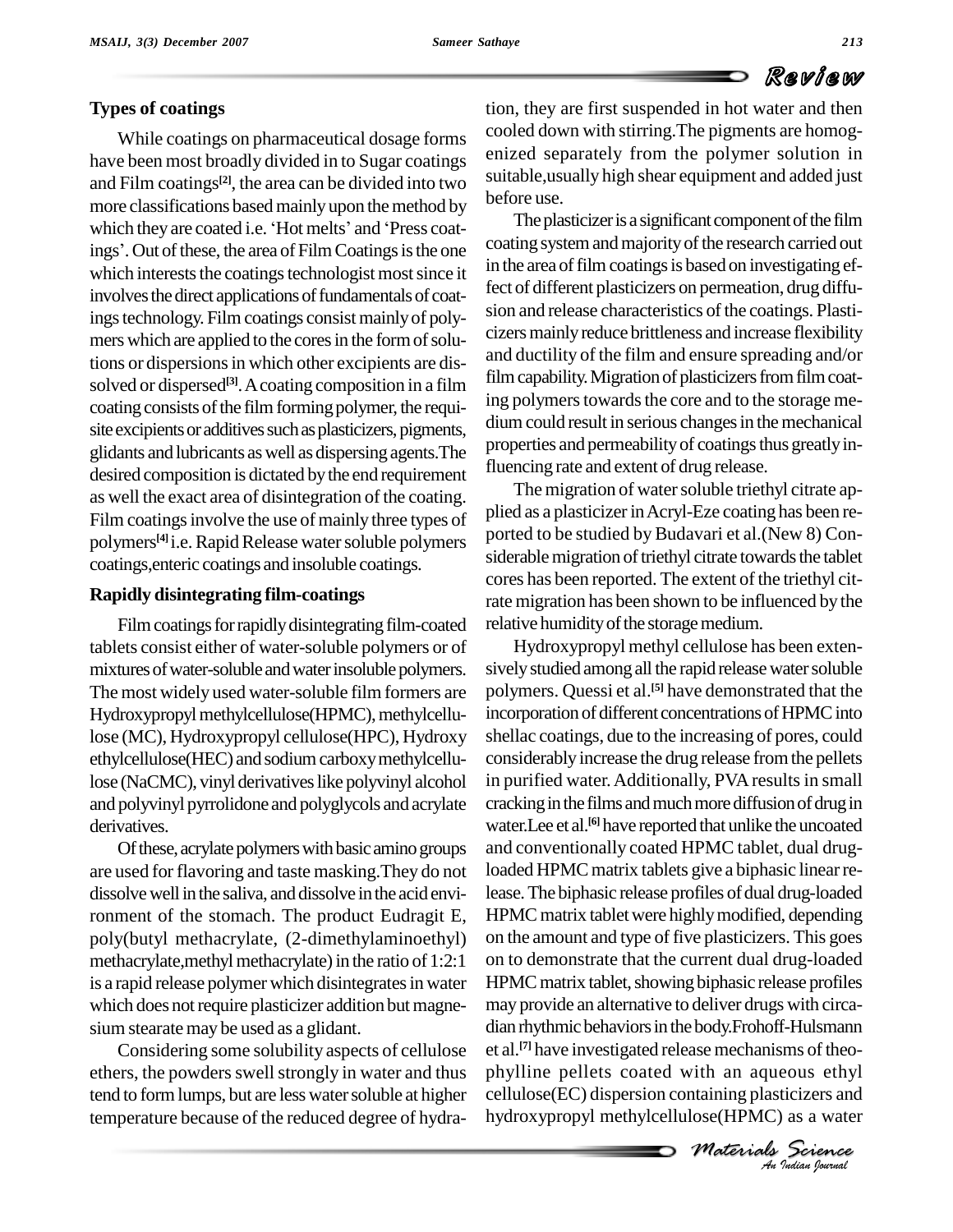the coated tablets. Addition of both grades of polyeth-*EG400 & PEG400 & PEG400 & PEG400 & PEG400<br><i>I*ndian *Indian bounda* soluble pore former along with the effect of curing and storage conditions of coated pellets on the drug release rate. The release mechanisms have been shown to de pend on the glasstransition temperature of the ethyl cellulose and therefore on the migration of the plasticizers and the pore former. Another similar study<sup>[8]</sup> has been cizer for conducted to investigate the properties of sprayed films prepared from aqueous ethyl cellulose dispersions (ECD) containing hydroxypropyl methylcellulose (HPMC) and plasticizers of different water solubility in order to clarify the drug release mechanisms of pellets coated with the respective material. The results reported demonstrate that the glass transition temperature  $T_g$  and etate the softening temperature  $T_{s}$  of these films after swelling are dependent on the water solubility of the plasticizer. The  $T_{\text{g}}$  of ECD films plasticized with triethyl citrate is hydr above the swelling temperature of 37<sup>o</sup>C after migration been el of the plasticizer, transforming the polymer in the glassy state. In contrast, dibutyl phthalate-containing ECD films demonstrate a  $T_g$  below the swelling temperature, leaving the polymer in the rubbery state. Qussi et al.<sup>[9]</sup> have PVP v investigated the effect of triethyl citrate(TEC) and different molecular weights and concentrations of poly ethylene glycol(PEG), in addition to the effect of different water-soluble polymers and dispersions at different levels, hydroxypropyl methylcellulose(HPMC), methylcellulose(MC), polyvinyl alcohol(PVA), ethyl cellulose(EC), on the mechanical and thermal properties, drug permeability, and porosity of free shellac films. The addition of plasticizer was shown to cause a decrease in both elastic modulus and glasstransition temperature  $T_g$  and an increase in elongation at break perature of free shellac films. It has also been reported that the drug permeability is directly related to the mechanical properties and  $T_g$  of shellac films. Saringat et al.<sup>[10]</sup> have reported the investigation of the effect of plasticizers PEG400, PEG1000 and triacetin on mechanical properties, glass transition temperature and water vapor transmission of free films prepared from HPMC and/or HPMC:PVAblends, to develop suitable coating system for tablets, and to determine the release profiles of ylene glycol(PEG400 $\&$  PEG1000) increased the moisture permeability of HPMC films but the films containing triacetin provided a more rigid barrier to moisture compared to unplasticized HPMC films.Presence of the

*Materials Science*

and etate.A10% concentration of S630 increased the ad three plasticizers as well as PVAand PEG400 together improved the coating properties of HPMC films and made it more suitable as a non-functional coating material.Kwok et al. **[11]** have investigated vinyl pyrrolidone/vinyl acetate copolymer(S630) as plasti cizer for its influence on HPMC film coating parameters, comparing the results with a commonly used plasticizer, polyethylene glycol and another copolymer, polyvinyl alcohol. The moisture permeation was slightly reduced but not to the same extent as polyethylene glycol. This may be attributed to the water soluble-water insoluble combination of vinyl pyrrolidone-vinyl achesive strength and toughness of the HPMC film coat. The anti-tack action of polyvinylpyrrolidone (PVP) on hydroxypropylmethylcellulose (HPMC) solution has been elucidated byChan et al. **[12]**.The addition of PVP was shown to reduce the tack of the HPMC solution when used at low concentrations, without affecting the state of hydration of HPMC. Lower molecular weight PVP was more effective as an anti-tack agent owing to suitable hydrodynamic size to intersperse among the HPMC chains. The degree of reduction in tack values was more pronounced for HPMC that showed a greater extent of interaction between polymer chains such as when high concentration of HPMC or low solution temperature was employed, which was attributed to the net reduction in the extent of hydrogen bonding between HPMC chains. This inturn, has been correlated to the changes of viscosity and surface tension of the HPMC solutions but not to the glass transition temperatures of the polymers prepared as solid films.

### **Enteric coatings**

An enteric coating resists dissolution in acidic gastric media, but dissolves in the alkaline intestinal environment. Enteric coatings are useful for protecting the stomach wall from the effect of active ingredients in dosage form. For example, if aspirin is directly exposed to gastric mucosa, it can cause corrosion of the stom ach wall. Enteric coatings are also used to protect active ingredients in the tablet core from chemical attack from stomach acids and digestive enzymes. Enteric coatings can also be used to promote the delivery of active ingredients in the core tablet to a particular region of the intestine such as the upper part of the small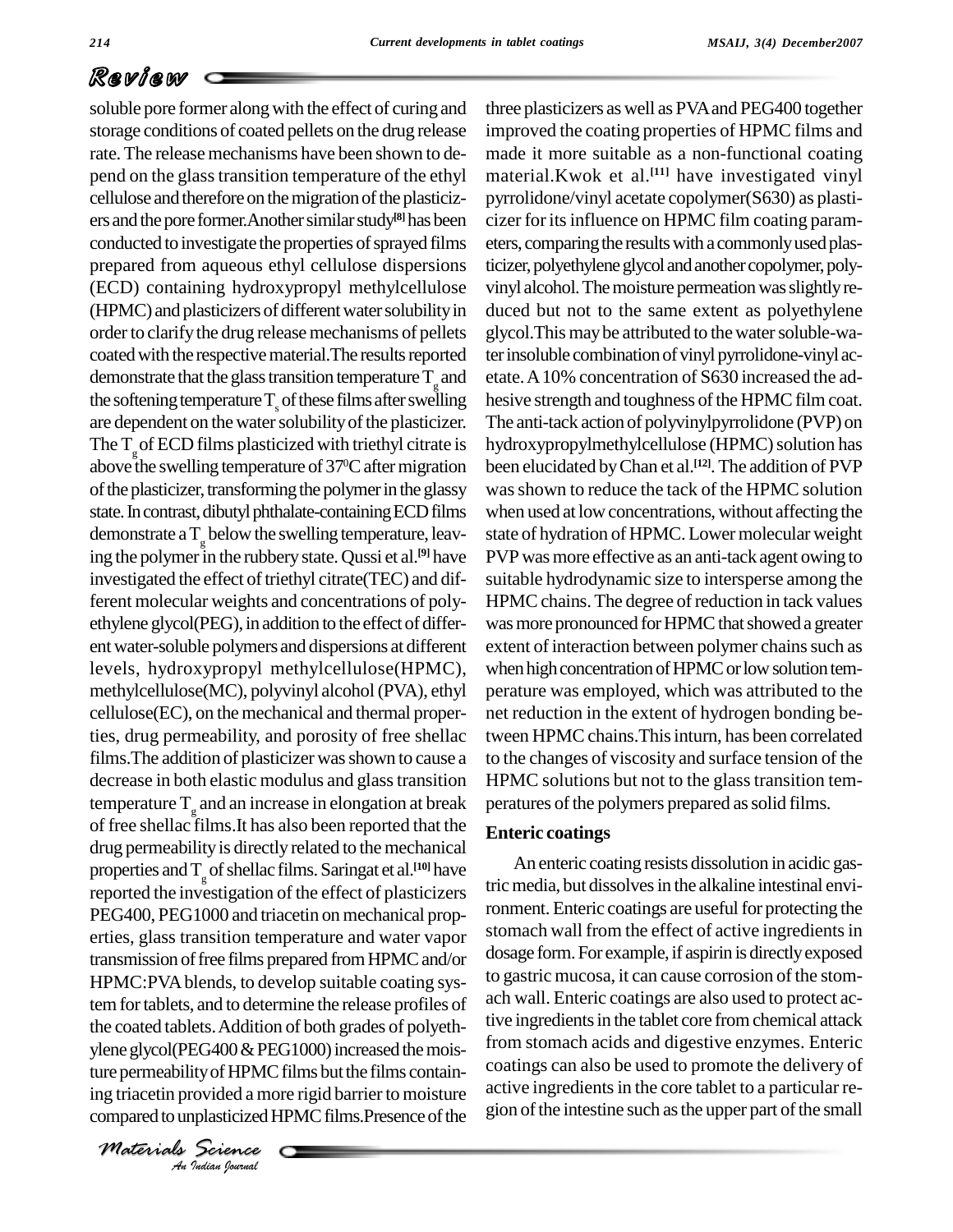intestine, in order to enhance the bioavailability of the active ingredient.

Polymers with free carboxylic groups are insoluble in acid media and dissolve by salt formation above pH 5-6. Theyare used for enteric film coatings. Polymers such as hydroxylpropyl methylcellulose phthalate (HPMCP), cellulose acetate trimellitates(CAT), Hydroxypropyl Methylcellulose Acetate Succinate. (HPMCAS), carboxymethyl ethylcellulose(CMEC), polymethacryalates and polyvinyl acetate phthalate (PVAP), and certain acrylic polymers, in both aqueous and organic coating formulations.In the low pH stom ach environment, the carboxylic acid groups in the poly- medium's anion species after a immediate penetration mers remain un-ionized. Therefore, the polymeric coating remains insoluble in gastric fluid. The polymeric coating disintegrates or dissolves in the higher pH intestinal environment to allow dissolution of the tablet core in the small intestine. The active ingredients are absorbed through the intestinal wall for delivery to the blood stream.

Enteric coatings materials are used for taste masking and stability improvement as well as for odour protection. They are specifically indicated, however to avoid incompatibility reactions in the stomach with aggressive drugs that may cause nausea and irritation of the gastric mucosa **[3]**. Enteric coatings may also be used for controlled delivery to the small intestine and the colon.Some enteric coatings are combined with a non-irritational initial dose released in the stomach to ensure an imme diate onset of therapeutic action.

Effects of various formulation and processing parameters such as plasticizer content, coating level and curing conditions on the resulting drug release kinetics from theophylline matrix pellets coated with aqueous hydroxypropyl methylcellulose acetate succinate (HPMCAS) dispersions were studied bySiepmann et al.(New 1) Due to the micrometer range size of the HPMCAS particles, the their coalescence was particularly crucial and not complete upon coating. It has been demonstrated that at low coating levels continuous water-filled channels connected the bead cores with the release medium through which the drug could rapidly diffuse, resulting in high release rates even at low pH. At high coating levels such continuous connections did not exist(due to the increased number of polymer particle layers), and drug release was controlled by diffusion through the macromolecular network resulting in much lower release rates. An elevated temperature curing was demonstrated to be responsible for further poly mer particle coalescence, resulting in a change of the underlying drug release mechanism and significantly reduced drug release rates.

The anion-controlled drug release mechanism through the cationic coating polymer Eudragit RS 30 D The anion-controlled drug release mechanism<br>through the cationic coating polymer Eudragit RS 30 D<br>as a function of the anion attraction toward the polymer's quarternary ammonium group(QAG), anion valence, and film composition has been reported by Wagner et<br>al.(New 2). An instant exchange of chloride against the<br>medium's anion species after a immediate penetration al.(New2).An instant exchange of chloride against the of dissolution medium into the polymer at completely different rates compared with the drug release constituted the mechanismof drug release.A water flux was induced byback and forth exchanging anions depending upon the attraction of the anion towards the Quarternary Ammonium Group(QAGs). Strong attraction(as in cases of nitrate and sulfate ions) resulted in a low water flux while weak attraction resulted in a high flux (as in case of acetate ions and succinic acid). The water flux increased at increasing number of QAGs. Plasticizer acted as a diluent in respect of the number of QAGs, thus higher plasticizer concentrations led to lower drug release.

*Material in the generation is and degration in the seneration in the stomach, have*  $M$  $\ell$  *<i>Materials An*mershydroxypropylmethylcellulosephthalate,cellulose Menjoge et al. **[13]** have reportedmiscible blends of a newly synthesized reverse enteric polymer(NREP) with enteric and pH-independent polymers. The inter actions between NREP and these polymers have been ranked in the order EC(ethylcellulose)<ES (Eudragit S)<HPMCP(hydroxypropyl methylcellulose phthalate). The comparison of interactions in blends has been proven to help explain the release pattern of cefuroxime axetil(CA), a very strong antibacterial, at gastric pH and tailor the release of other drugs according to their pharmacokinetic characteristics. The understanding has been reported to provide a more rational approach for selection of polymers and their content in the coating compositions, rather than an empirical approach. The interactions of Cefuroxime axetil (CA) with the polyacetate trimellitate, and Eudragit E result in the generation of unacceptable amounts of impurities and degradation. Thus, formulations, which mask the bitter taste ofCA and release it immediatelyin the stomach, have

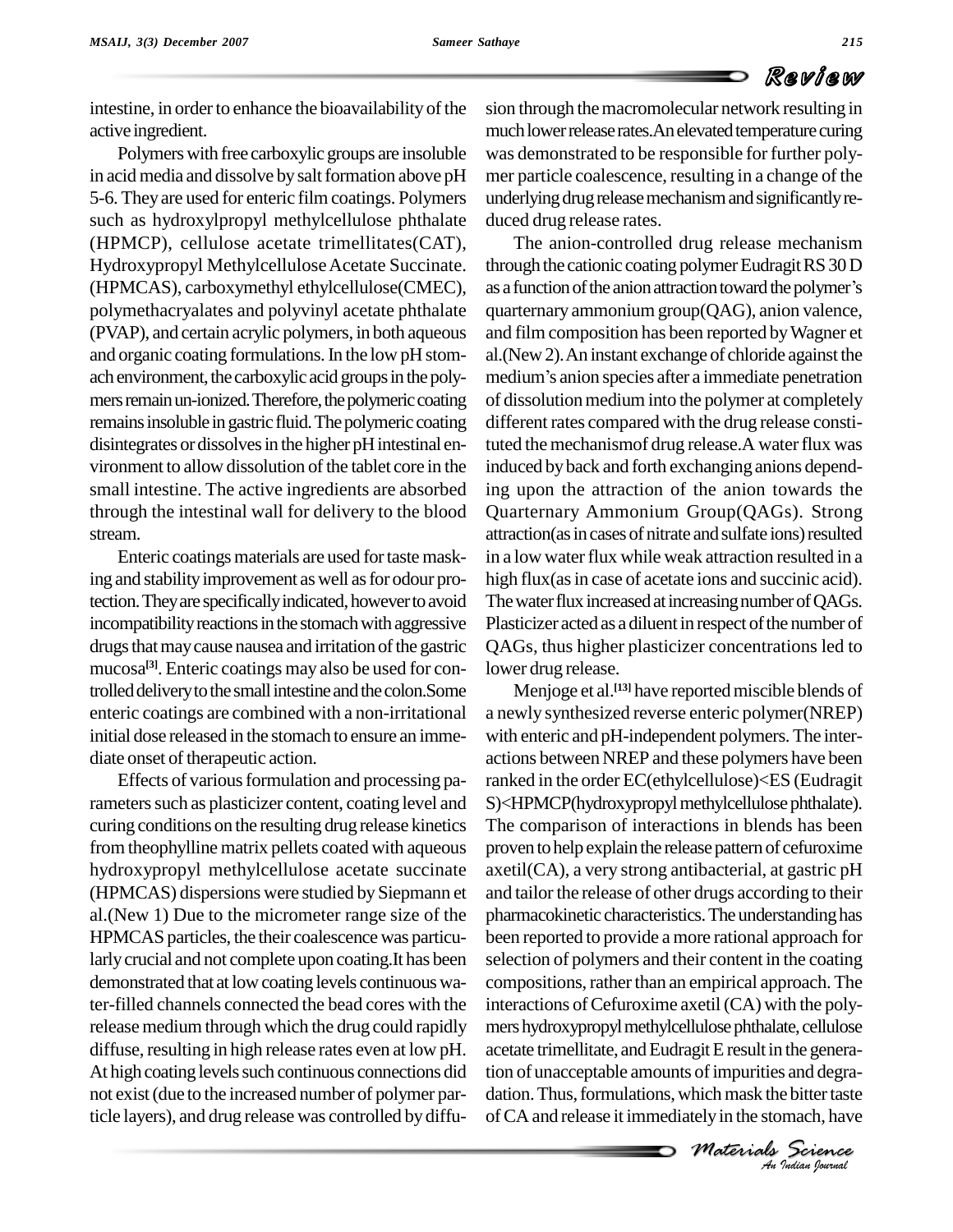therefore not been possible.Thus, a study subsequent to the previous one, by the same team has reported a self-associated cationic polymer (NREP) containing methyl methacrylate(MMA), 2-hydroxy ethylmetha crylate(HEMA), and 4-vinyl pyridine(4-VP), in an attempt to overcome the interaction with the same drug CA. The hydrogen bonding between the pyridine nitrogen and the hydroxyl groups of HEMA has been demonstrated to result in strong intrachain associations, prevent interactions between NREP and CA, and in-<br>hibits degradation of CA. These self-associations restrict polymer chain motions, enhance biocompatibility, and lead to a higher Tg, which ensures that NREP does not become tacky in processesinvolving heat.The ju dicious choice of the hydrophobic and hydrophilic monomers renders the polymer hydrophobic enough as to mask the bitter taste of CA at nearneutral pH. Incorporation of the basic monomer 4-VP ensures rapid dissolution of the polymer and release of CA at the acidic pH prevalent in the stomach. The work indicates an approach to design pH-sensitive polymers for dosage forms that meet the pharmacokinetic requirements of the drug. Work in the same direction, has been pat ented by Ibanez et al.<sup>[14]</sup> wherein they disclose compo- such sition comprising cefuroxime axetil in particulate form such that the particles are coated with integral coatings of a lipid or mixture of lipids which are insoluble in water andwhich disperse or dissolve on contact with gastrointestinalfluid, a bulk sweetener abinding agent and a texture modifier such as polyvinylpyrrolidone, sodium carboxymethylcellulose, hydroxyethylcellulose, hydroxypropylcellulose, which serves to mask the bitter taste of cefuroxime axetil upon oral administration.

media as Eudragit®S, an anionic copolymer derived *Indian*<br>*Indian Proxyl* group<br>**Indian Iournal** Dittmar et al.<sup>15</sup> have patented a novel bilayared pharmaceutical composition in a solid unit dosage form for oral administration.The composition consists of an active pharmaceutical ingredient or drug, an inner and outer coating layer.The inner coating layer comprises poly (methacrylic acid, methyl methacrylate) 1: 2(Eudragit S), or other enteric polymer material which dispers<br>has the same pH release characteristics in aqueous allow for<br>media as Eudragit®S, an anionic copolymer derived ticizer has the same pH release characteristics in aqueous from methacrylic acid and methyl methacrylate, with a ratio of free carboxyl groups to the ester groups of approximately

1: 2, and a mean molecular weight of approximately

*Materials Science*

135,000. The outer coating material can be any coating material that dissolves or is removed in the gastrointestinal tract prior to the inner coating layer. The outer coating layeris either a single coating ormultiple coatings of either an enteric polymer material or film coating material. The function of the outer coating layer is to prevent or minimize fractures of the inner coating layer during formulation processing, manufacturing, and packaging, and the function of the inner coating layer is to maintain the desired point of release of the therapeutic active agent in the gastrointestinal tract. Plasticizers may also be added to the coating scomposition to fa cilitate the coating process and to obtain an even coating film with enhanced physical stability. The outer coating layer may consist of non-enteric as well as enteric polymers such as hydroxypropyl methylcellulose, carboxymethylcellulose, carboxymethylethylcellulose, hydroxyethyl cellulose or cellulose acetate maleate, polyvinyl alcohol phthalate, hydroxypropylmethylcellulose acetate succinate (HPMCAS), hydroxypropyl methylcellulose hexahydrophthalate, polyvinyl acetate phthalate.

With the gradual elimination of all organic solvents, such as acetone and methanol, in the pharmaceutical industry from the manufacturing of pharmaceutical drug products, there has been a growing need for aqueousbased coating technologies. One of the early records of developing aqueous formulations for enteric coatings on drug tablets has been given by Sophie-Dorothee et al. Novel formulations of an aqueous-soluble salt of CAPwhich can be coated onto tablets producing a film that is insoluble in acid but soluble in an alkaline buffer. The formulations can be used for any drug that requires an enteric film coating such asthe manufacture of delayed release articles. The process can be briefly de scribed as follows. The polymer/salt forming agent(SFA) formulation is prepared by dispersing the polymer in about half of the total amount of required water. SFA, from about 35% of polymer is then poured into the dispersion and the mixture agitated for about 4 hours to allow for complete dissolution of the polymer. The plasticizer is then added at 20% levels, based on polymer, preferrably about 25%, and water is added to reach the final weight. The solution is then agitated for about one 30 minutes to about one hour, preferrably about 30 minutes, to achieve plasticization of the polymer and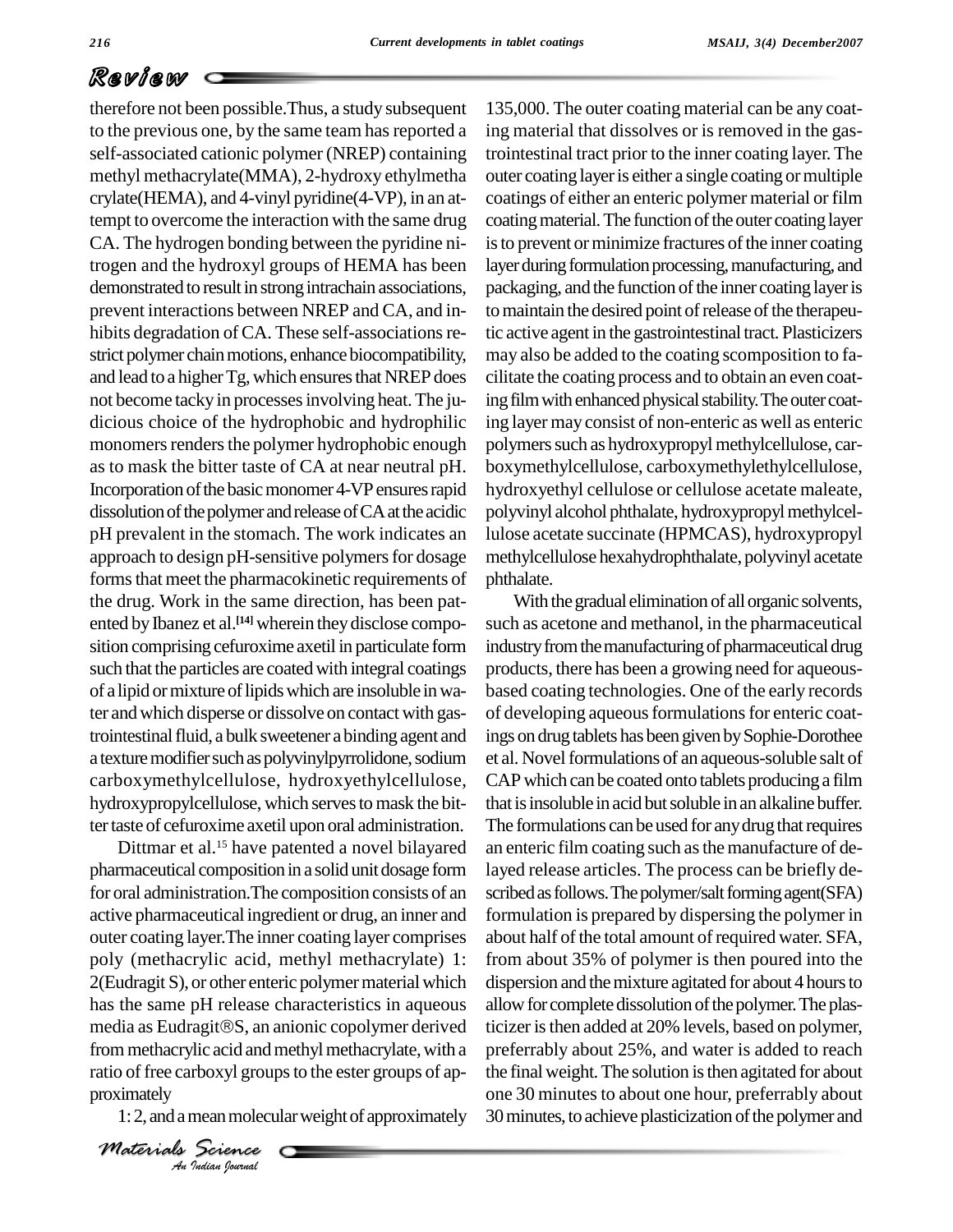then optionally passed through a 20-60-mesh screen, resulting in a plasticized polymer/SFA solution which is clear, free from any insoluble material and used within 24 hours following preparation.

One of the early quantitative descriptions of drug release was presented byOzturk SS with the help of a mathematical model that describes the dissolution of the polymer coating and release kinetics of weakly acidic drugs from enteric-coated tablets in buffered media. This model can also be used to predict the time of on set of core disintegration. The dissolution of the enteric is selectively coating was found to depend on the intrinsic solubilities crease and a and pKa's of the drug and polymer and the medium ion exchange coating was found to depend on the intrinsic solubilities properties. The release rate of the drug was demon and pKa's of the drug and polymer and the medium<br>properties. The release rate of the drug was demon-<br>strated to depend on the intrinsic solubilities and pKa's of drug and polymer, the medium properties, i.e., pH and buffer capacity, and amasstransfer coefficient.

With an objective to provide an aqueous enteric coating composition containing a water soluble salt of a film-forming enteric polymer wherein the film coating provides a higher water resistance than was previously achievable and maintains good mechanical strength, Wayne et al.<sup>[16]</sup> have developed and patented an en-<br>The teric film coating composition such that, while maintaining good mechanical strength, its water and acid resistance is increased beyond that which was previously achievable via solids loading by way of loading an aqueous solution of it's salt with a dispersion of a particular concentration of solid flake filler material and a hydrophobic compound containing aliphatic carbon atoms. The approximate weight percents of the required composition are 35%-50% weight percent of a enteric polymer<br>with a solubilizing amount of a water-soluble base to pharmaceutical dosage forms is that of 'Insoluble Coatwith a solubilizing amount of a water-soluble base to provide an aqueous solution or dispersion of a salt of the enteric polymer and, dispersing about 30 weight percent of a hydrophobic and about 25 weight percent of awaterinsoluble flakematerial(water-insoluble, in organic mineral) in the aqueous polymer solution.

HPMCP is not considered advantageous because itmaycause environmental problems due to the use of an organic solvent.Although aqueous dispersions of acryl copolymers are commerciallyavailable, they are not natural products but synthetic polymers and have physical properties for films inferior to HPMCP. Accordingly, there has been an increasing demand on the development of novel environment-friendly products.

A novel method of preparing an aqueous dispersion of hydroxypropyl methylcellulose phthalate (HPMCP) nanoparticle composition has been patented by Baek et al. **[19]** The nanoparticles prepared by this method claim to offer physical properties for enteric coatings without an ion exchange process, which is the cause of increased manufacture cost. In doing so, it has been found out that an HPMCP nanoparticle composition prepared byan aqueous neutralization-emulsification process, in which use of an emulsifier and a plasticizer is selectively controlled, can solve the solid content decrease and a problem of long processtime due to the ion exchange process and offer physical properties such as dissolution and disintegration foruse as enteric films and coatings. The process described briefly as follows. Purified water, HPMCP an emulsifier and a plasticizer are taken in a reactor.The neutralizing agent which is extremely importat for nanoparticle synthesis is added slowly for 30 minutes. Aqueous ammonia solution has been used as the neutralizing agent. The reaction has been reported to be performed for 2-4hrs. at 40-60 <sup>0</sup>C to prepare a 10 to 30% aqueous dispersion of HPMCP. The evaluation of the enteric property was evaluated by coating a diclofenac sodium tablet, which is widely used as anti-inflammatorydrugwith the prepared aque ousHPMCP dispersion.When a disintegration testwas performed at pH 1.2 for 2 hours, no disintegration was observed, which suggests that it has superior physical properties for enteric coatings.

### **Insoluble coatings**

The third major class of coatings used for coating Insoluble coatings<br>The third major class of coatings used for coating<br>pharmaceutical dosage forms is that of 'Insoluble Coatings' which consists of cellulose derivatives, acrylates and vinyl derivatives.

For permeable, delayed release coatings copoly mers of methyl methacrylate and ethyl methacrylate 2:1 are used, which additionally contain trimethylam monioethyl methacrylate chloride in proportion of 5% (Eudragit®RS) or  $10%$  (Eudragit®RL) as hydrophilic monomerunits.

Expresses consisting of cores<br> **I** ling and rupturable coat-<br> **Surface of Science**<br> *Materials Science*<br> *Materials An Indian Iournal* tion and evaluation of a tablet system consisting of cores Sungthongjeen et al. **[17]** have reported the preparacoated with two layers of swelling and rupturable coatings as pulsatile drug delivery system. Cores containing buflomedil HCl as model drug were prepared and were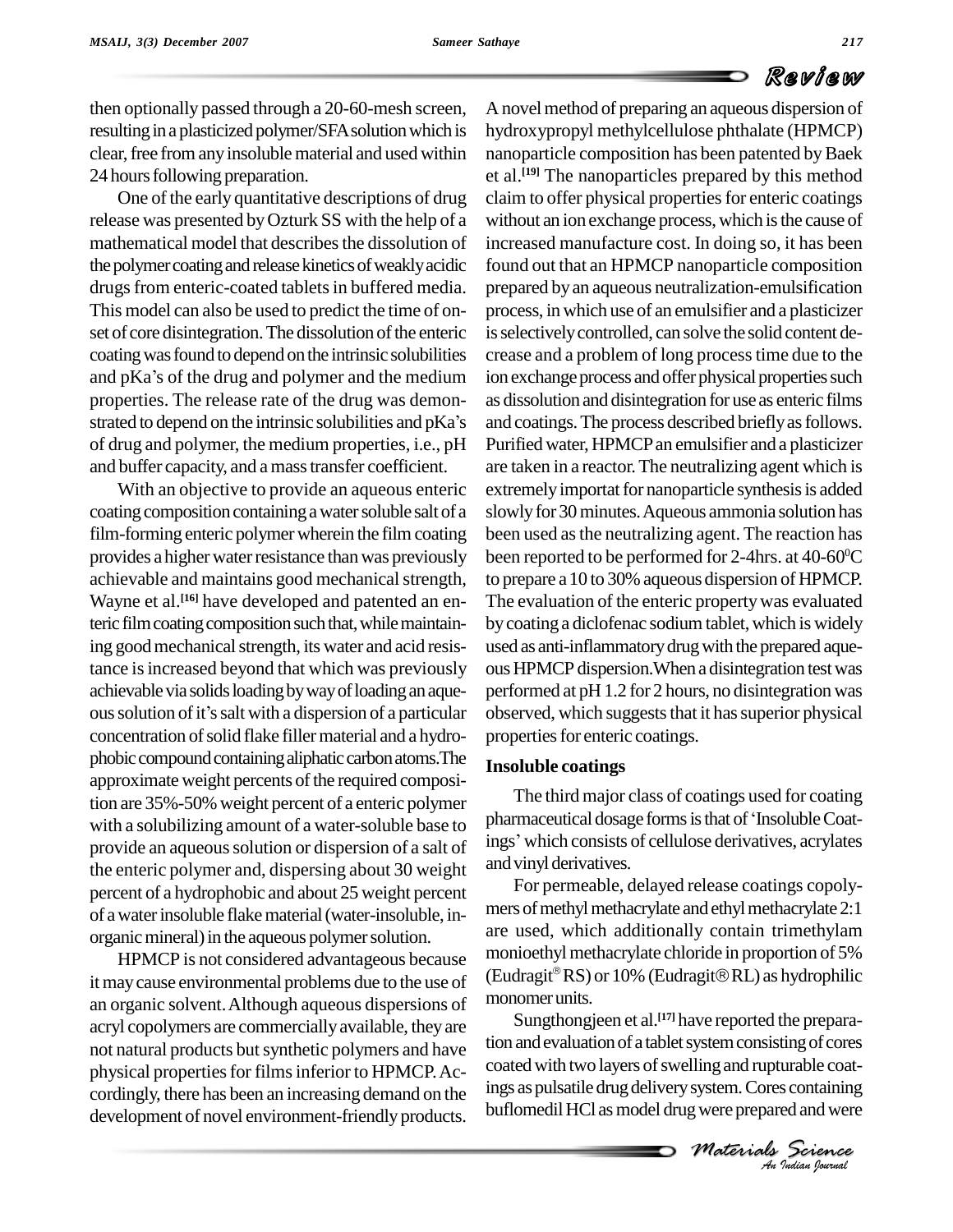then coated sequentially with an inner swelling layer containinga superdisintegrant(croscarmellose sodium) and an outer rupturable layer of ethylcellulose. The effect of core composition, level of swelling layer and rupturable coating was reported to reveal that increasing levels of the ethylcellulose coating retarded the water uptake and thus prolonged the lag time. A pulsatile multiparticulate drug delivery system (DDS), coated with aqueous dispersion Aquacoat<sup>®</sup> ECD has been developed byMohamad et al. **[18]**.Arupturable pulsatile drug deliverysystemconsists of

- (1) a drug core;
- (2) a swellinglayer,comprisinga superdisintegrant and a binder;
- (3) an insoluble,water-permeable polymeric coating.

Upon water ingress, the swellable layer expands, resulting in the rupturing of outer membrane with subsequent rapid drug release. The release after lag time wasfast and complete, when cross-linked carboxym ethyl cellulose (AcDiSol) was used as a swelling agent and a sustained releasewas achieved afterthe lag time, when low-substituted hydroxypropyl cellulose (L-HPC) and sodium starch glycolate (Explotab) were used as swelling agents. Outer membrane, formed using aqueous dispersion Aquacoat ECD was reported to be brittle and ruptured sufficiently to ensure fast drug release, compared to ethylcellulose membrane formed using organic solution. The addition of talc has been demonstrated to increase brittleness of membrane and has been proved to be very advantageous because of (i) reduced sensitivity of lag time on variations in the coating level and (ii) fast and complete drug release. The swelling characteristics of various swellable polymers in swelling layers that induce the rupturing of an outer polymer coating in pulsatile drug delivery systems (DDS) have greatents in specified regions of the the Gas<br>been investigated by Bussemer et al.<sup>[20]</sup> The swelling Tract is required for the following reasons: been investigated by Bussemer et al.<sup>[20]</sup> The swelling I<sup>ract is</sup> energy of several excipients was shown to decrease in  $\bullet$  Local side effects provok<br>the following order: the following order:

 $\circledR$  **CL)> Hydroxypropyl methylcellulose (Methocel** $\circledR$ Croscarmellose sodium(Ac-Di-Sol)>Low-substithe following order:<br>
Croscarmellose sodium (Ac-Di-Sol)>Low-substi-<br>
tuted hydroxypropyl cellulose (L-HPC®)>Sodium Croscarmellose sodium (Ac-Di-Sol)>Low-substi-<br>tuted hydroxypropyl cellulose (L-HPC®)>Sodium<br>starch glycolate (Explotab®)>Crospovidone (Kollidon • Loc tuted hydroxypropyl cellulose (L-HPC®)>Sodium of digesti<br>starch glycolate (Explotab®)>Crospovidone (Kollidon CL)>Hydroxypropyl methylcellulose (Methocel® The dige K100M).

*Indian*<br>*Indian*<br>*Indian boundal* A linear correlation was shown to exist between the swelling energy and the water uptake. A diffusioncontrolled swelling force development, predominantly controlled by the penetration rate of the medium for the excepients tested has been proved. The use of blends of gastrointestinal tract (GIT)-insoluble and enteric polymers (ethyl cellulose and Eudragit L) as coating materials for multiparticulate controlled release dosage forms has been demonstrated by Lecomte et al.<sup>[21]</sup>. In the same study, effects of the polymer blend ratio and coating level on the resulting drug release patterns were also studied along with an explanation of the observed phenomena based on the physicochemical properties of the systems. A broad range of drug release patterns from coated pellets was demonstrated to be obtained by varying the GIT-insoluble:enteric polymer blend ratio. The drug release mechanisms from pellets coated with pH sensitive blends of of a water-insoluble and an enteric polymer, ethylcellulose: Eudragit Land Eudragit NE:Eudragit L, respectively have been demonstrated by Lecomte F et al. **[21]** (New 3) It has been demon strated that by varying the type of polymer blend and blend ratio, drug release mechanisms can be effectively altered. As an example, at low pH drug release has been demonstrated to be primarily controlled by diffusion through the intact film coatings in Eudragit NE:Eudragit L blends, whereas crack formation has been shown to be of major importance in ethylcellulose: Eudragit L-coated systems.At high pH, the (partial) leaching of the enteric polymer out of the coatings plays an important role.

## **Coatings for tablets for drug delivery in the gastrointestinal tract**

Since tablets are employed primarily for oral drug delivery, the target region for these dosage forms is the GastrointestinalTract.Controlled release of active in gredients in specified regions of the the Gastrointestinal<br>Tract is required for the following reasons:

- Local side effects provoked by concentration peaks<br>of the active ingredients.
- Instability of the active ingredients under the influene of digestive fluids.
- Local treatment of diseases of the digestive fluids. The digestive tract itself consists of a number of regions, each characterized by varying conditions of pH, absorption area and secretion. The major regions of the digestive tract can be listed as follows: Mouth, Esophagus, Stomach, Small Intestine, which is divided

*Materials Science*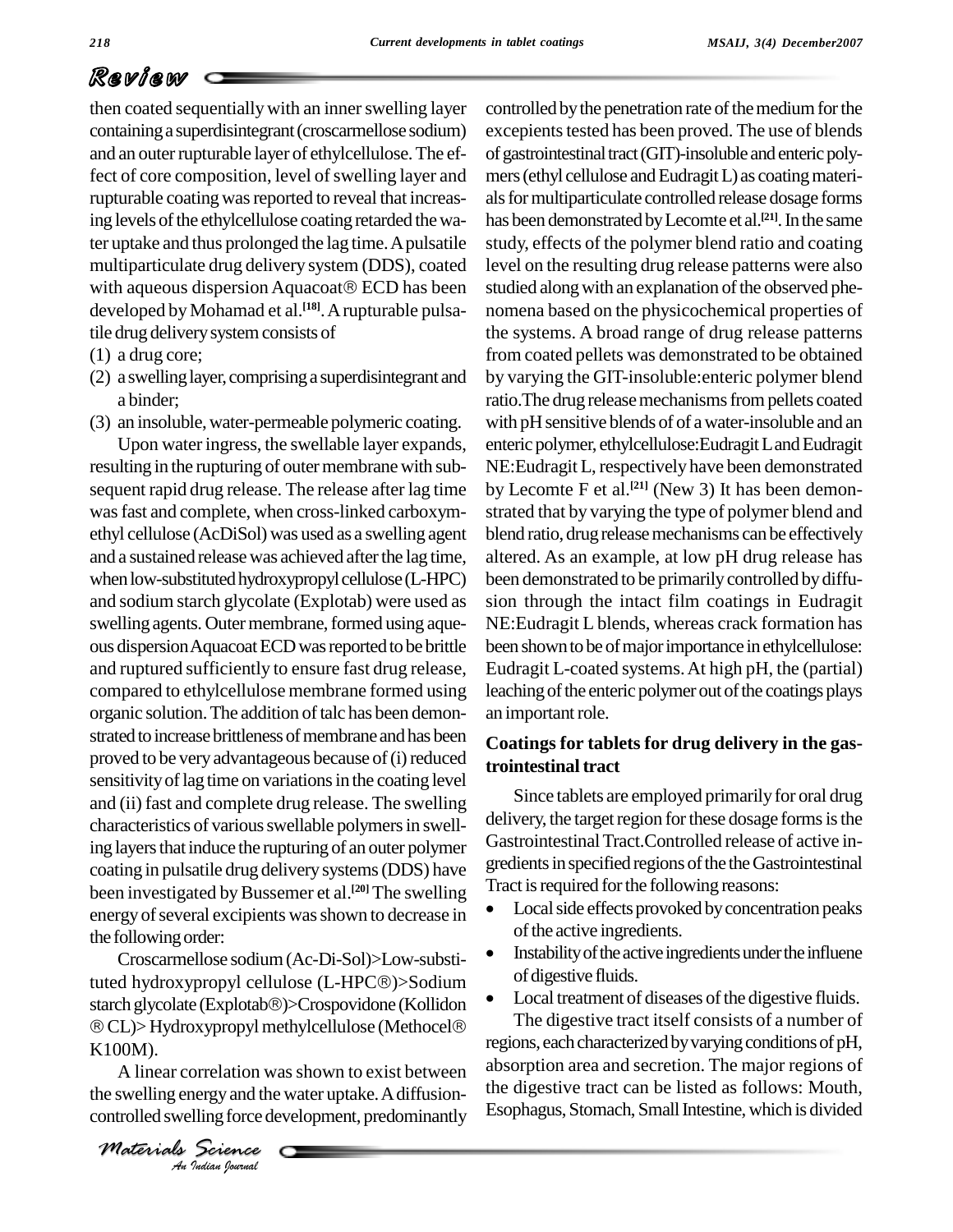

**Figure 1 : The gastrointestinal tract**



**Figure 2 :A composition utilizing effervescence as means of drugdelivery for drugs oflow bioavalibility**

into 3 parts namely the Duodenum, Jejunum and Ileum, the colon and the rectum.

Out of these most research has been carried out on coatings of tablets for the stomach i.e. the enteric coatings and the colon. For targeting the mouth region, practicallyall enteric coatings can be used.The nextregion is the stomach region. There is a myriad of factors which affect the pH value of the stomach environment from 1.0 to 5.0, and thus the effectiveness of a coating formulation must be independent of the pH conditions from 1.0 to 5.0.Apharmaceutical composition for oral ad ministration containing a pharmaceutically active ingredient coated with an amount of a polymer combination of an enteric polymer and an ammonio methacrylate copolymer to effectively mask the taste of the active ingredient has been patented by Chuanbin et al.<sup>[22]</sup>. The  $K$ polymer weight ratio of the enteric polymer to the ammonio methacrylate copolymer is about about 60:40. The pharmaceutical coating composition is soluble in the acidic pH of the stomach, which is generally about  $1.0$  to 3.0, but relatively insoluble at the non-acidic pH of the mouth, which is typically about 5.0. The coatings

provide for rapid release and absorption of the drug, which is generally desirable in the case of liquid dosage forms. The Eudragits RL 100, RL PO, RL 12.5, RL 30 can be used for this purpose.These compositions can be developed by any standard technique involving aqueous or organic solvents.

A pharmaceutical composition comprising orally administerable dosage forms that use effervescence as a penetration enhancer for drugs known, or suspected, of having poor bioavailability has been patented by Indiran et al. **[23]** Effervescence can occur in the stom ach, once the tablet or other dosage form is ingested. In addition to effervescence in the stomach, or as alter native technique, bythe use of appropriate coatings and other techniques, the effervescence can occur in other parts of the gastrointestinal tract, including, the esophagus, duodenum, intestinal and colon.The site of effer vescence and drug release is chosen to correspond with the segment of the gastrointestinal tract displaying mainly maximal absorption of the formulated drug. The effervescent penetration enhancers evolve gas bymeans of a chemical reaction which takes place upon exposure to water and other fluids. Such water-activated materials must be kept in a generally anhydrous state and with little or no absorbed moisture or in a stable hydrated form, since exposure to water will prematurely disintegrate the tablet. The composition may also include in amounts additional to that required for effervescence a pH adjusting substance. For drugs that are weekly acidic or weakly basic, the pH of the aqueous environment can influence the relative concentrations of the ionized and the unionized forms of the drug present in solution. This composition mainly uses enteric coating polymers which were discussed earlier.

For delayed drug release in the colon, coatings with a dissolution pH around 7 can be used. Since the transfer of drugs in the large intestine is slow and continuous, it is also possible to achieve time-delayed drug release effectivelywith coatings dissolving around pH7.

*M* In vitro for their suitabil-<br>regeted oral drug delivery.<br>Ins were then applied on<br>as a model drug and evalu-<br>*Materials Science*<br>*An Judian Sparmal* various combinations to coat Lactose-based placebo Khan et al.(New 9) used Eudragit L100-55 and Eudragit  $S100$ , by spraying from aqueous systems in tablets which were later tested in vitrofor their suitability for pH dependent colon targeted oral drug delivery. The same coating formulations were then applied on tablets containing mesalazine as a model drug and evalu-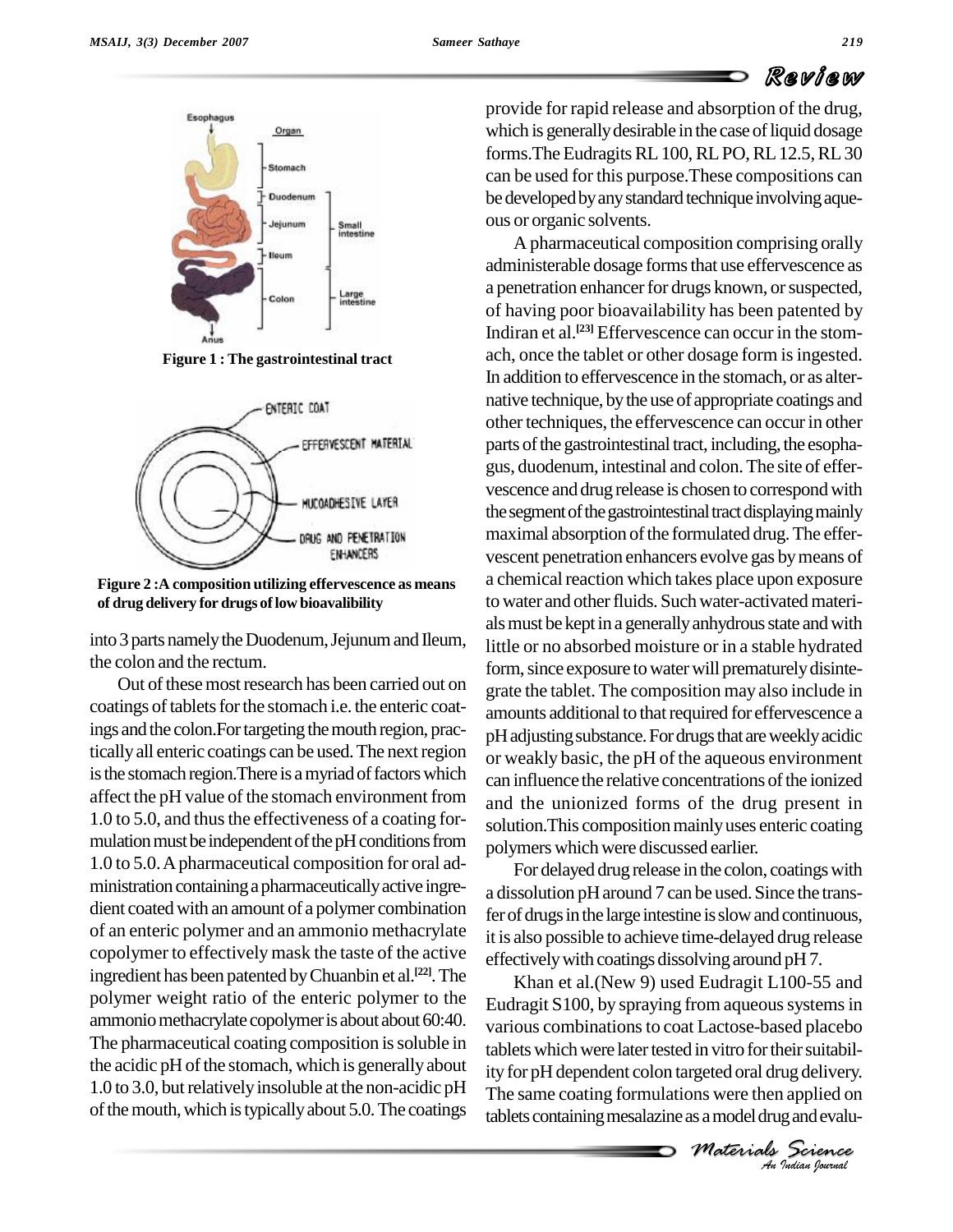ated forin vitro dissolution rates under various conditions. The polymer combination used to coat the tablets, pH of the disintegration media, and the coating level of the tablets were reported to influence the disintegration rate of the tablets. It has been reported that the release profiles of the drug can be manipulated by changing the Eudragit L100-55 and Eudragit S100 ratios within the pH range of 5.5 to 7.0 inwhich the indi vidual polymers are soluble respectively, and a coating formulation consisting of a combination of the two copolymers can overcome the issue of high gastrointesti nal (GI) pH variability among individuals. The potential of a combination of Eudragit L100-55 and Eudragit S100 successfully used from aqueous system to coat tablets for colon targeted delivery of drugs has been demonstrated and the formulation has been shown to be able to be adjusted to deliver drug at any other de sirable site of the intestinal region of the GI tract on the basis of pH-variability.

lease profile of time-dependent DS coated tablets, but for *I* DS release<br>*I* DS release<br>*Indian Journal*<br>*Jedian Journal* A combination of pH-dependent(Eudragit S100 and Eudragit L100) and time-dependent (Eudragit RS) polymers as a single coating for design of colon delivery system of indomethacin pellets has been studied by Akhgari et al.(New 10) The drug release in colon has been demonstrated to be controlled by addition of Eudragit RS to the pH-dependent polymers. The lag time prior to drug release was shown to be highly affected by coating level. With combination of two factors, i.e. the percent of EudragitRS and coating level, the optimum formulation was found to be the one containing 20% Eudragit RS, 64% Eudragit S and 16% EudragitL, and a coating level of 10%.Time- and pH dependent colon-specific drug delivery systems (CDDS) in form of tablet coatings of ethylcellulose for orally administered diclofenac sodium(DS) and 5-aminosali cylic acid (5-ASA), respectively have been studied by Cheng G. et al.(New 11)The *in vitro* release behavior of the DS coated tablets and 5-ASA coated pellets were examined, and then *in vivo* absorption kinetics of DS coated tablets in dogs were further studied. The pH of the dissolution medium did not influence the rethe lag time of DS release was primarily shown to be controlled by the thickness of the coating layer. In view of the pH-dependent 5-ASA coated pellets, 5-ASA release wassignificantlydemonstrated to be governed

*Materials Science*

by pH. Moreover, the 5-ASA release features from the coated pellets have been shown to depend upon both the combination ratio of the Eudragit L100 and S100 pH-sensitive copolymers in the coating formulation and the thickness of the coating layer. The two types of CDDS, prepared by means of the regular coating technique, have been shown to be capable of achieving sitespecific drug delivery targeting at colon following oral administration, and providing a promising strategy to control drug release targeting the desired lower gastrointestinal region.

Colon-specific compression coated systems of 5 fluorouracil (5-FU) for the treatment of colorectal cancer using xanthan gum, boswellia gum and hydroxy propyl methylcellulose(HPMC) asthe coating materials have been reported by Sinha et al. (New 17) Different coat weights(230, 250, 275 and 300mg) and different ratios(1:2,2:1,1:3,1:7 and 3:4) of boswellia gum and xanthan gum and different ratios  $(1:1,1:2,2:1,$  and  $2:3)$ of boswellia gum and HPMC were evaluated invitro and out of these ratios, ratio 1:3 demonstrated the best release profile with the lowest coatingweights of 230 mg  $(7.47 + (-1.56\%)$  in initial 5h). Further increase in the coat weights to 250, 275 and 300 mg showed a release profile of 5.63 +/- 0.53%, 5.09 +/- 1.56% and  $4.57 + (-0.88\%$ , respectively, in the initial 5 h and 96.90  $+/-$  0.66%, 85.05  $+/-$  1.01% and 80.22  $+/-$ 0.35%, respectively, in 24h. Of the combination boswellia gum and HPMC, the ratio 2:3 was reported to give the best results among the initial trial batches  $(7.80 + -0.57%)$ in 5 h) and a drug release of  $6.5 +/-0.27\%$ ,  $3.70 +/-$ 2.3% and  $2.99 + -0.72$ %, respectively, in the initial 5 h and  $96.90 +/- 0.66\%, 85.05 +/- 1.01\%$  and  $80.22$  $+/- 0.35\%$ , respectively, in 24h, when the coat weights were increased to 250, 275 and 300 mg thus laying a basisfor use of compression coating of 5-FU as a tool for delaying the release of the drug.

The *in vitro* the release of 5-aminosalicylic acid (5-ASA) or diclofenac sodium (DS) from matrices based on chitosan (Ch) or Ch hydrochloride (Ch-HCl), planned to be introduced into enteric-coated capsules for controlled release to the colon has been studied by Zambito et al.(New 12) TheCh-HCl-based matrices, were observed to swell in the dissolution medium without disintegrating. Drug release were shown to be diffusion-controlled and follow square-root-time kinetics.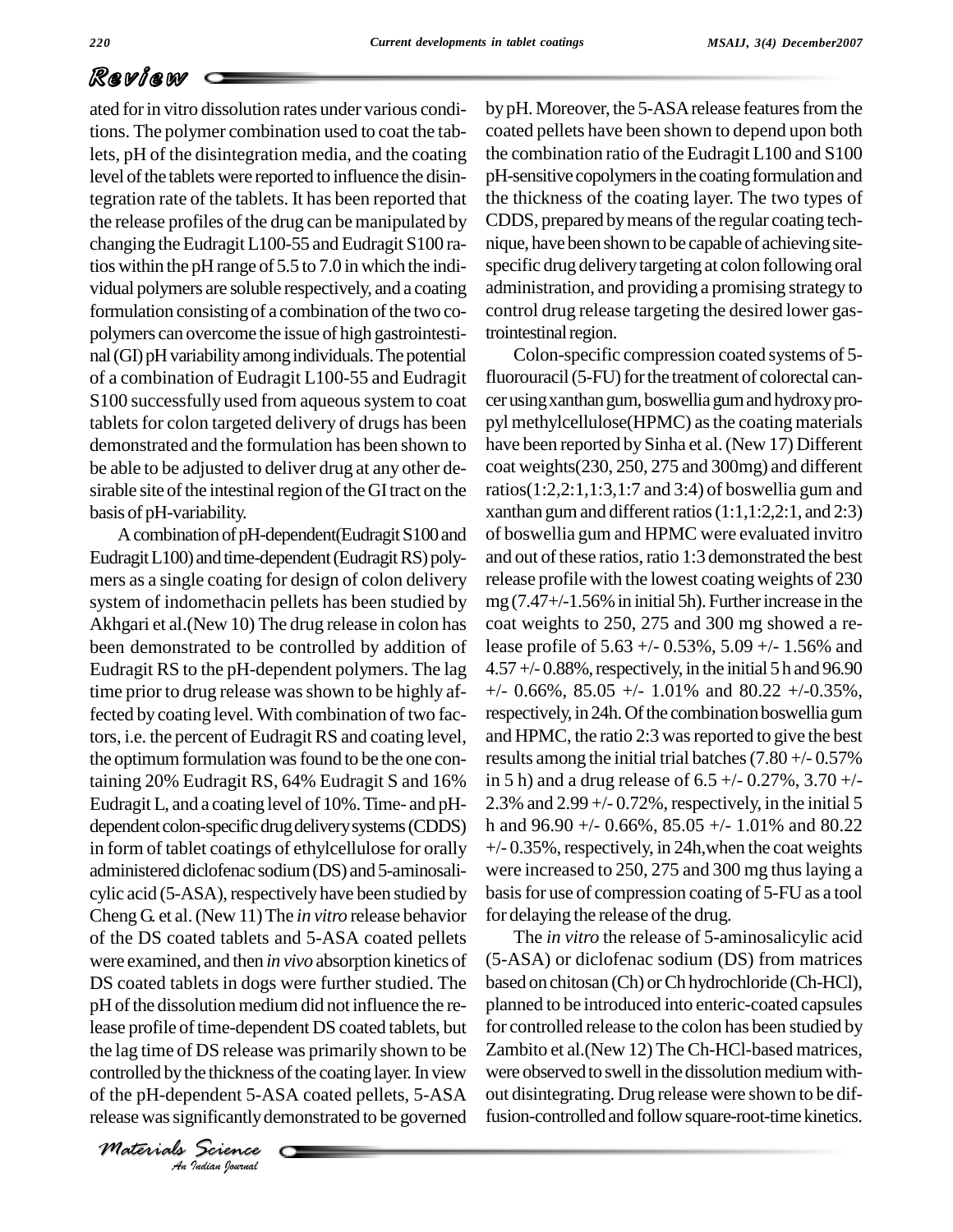The internal pH of the swollenCh-HCl-based matrix was acidic, so 5-ASA solubility and release were influenced by penetration of salts from the external buffer. In the Ch-HCl-based matrix DS was converted into the scarcely soluble diclofenac free acid, which prolonged the time for release of 50 % dose excessively. The enzymatic action of rat cecal microflora was reported to accelerat drug release from the Ch-HCl basedmatrix.

A colon-targeted drug delivery system for 5-fluorouracil using pectin combined with microcrystalline ethylcellulose as a filmcoat has been developed byWei et al.(New 13) The coated pellets with pectin or ethylcellulose alone withTheoritical Weight Gained (TWG, as measure of film thickness) as 20% were shown to be incapable to control the drug release in the first 5 h of the dissolution study in the simulated gastric and smallintestinal conditions.When the ratio of pectin to ethylcellulose was  $1:1(w/w)$  and film coat TWG-20%, the release was shown to be rapid and was ac companied by splitting of the coat. When the ratio of pectin to Surelease was  $1:2(w/w)$  and film coat TWG-13% and TWG-20%, the formulations were reported to releas  $9.8+/0.7\%$  and  $4.1+/0.4\%$ , respectively, of 5-fluorouracil in the first 5h of the dissolution study in the simulated gastric and small intestinal conditions. When the dissolution study was continued in simulated colonic fluids for another 19h, the film coat with the formulations of TWG-13% and TWG-20% were re ported to release 96+/-1.3% and 85.0+/-0.3%, re spectively, of 5-fluorourail in simulated colonic fluids at the end of  $24$  h of the dissolution study, whereas in the control study the formulations had released 51.4+/-  $1.0\%$  and  $34+/0.5\%$ , respectively, of 5-fluorouracil in absence of rat caecal contents at the end of 24h. The results of the study have shown that the formulation of TWG-20% (pectin to ethylcellulose 1:2,  $w/w$ ) is most likely to provide targeting of 5-fluorouracil for local action in the colon, as it released only  $4.1+\frac{1}{9}$  O.4% of the drug in the simulated gastric and small intestinal conditions, and it released  $85.0+/0.3%$  of 5-fluorourail in simulated colonic fluids at the end of 24h.

Khaya and albizia gums have been evaluated as compression coatings for target drug delivery to the colon using indometacin(a water insoluble drug) and paracetamol (a water soluble drug) as model drugs by Odeku et al.(New 14) The core tablets were compres sion-coated with 300 and 400mg of 100% khaya gum, 100% albizia gum and a mixture of khaya and albizia gum(1:1).Khaya and albizia gumswere capable of protecting the core tablet in the physiological environment of the stomach and small intestine, with albizia gum showing greater ability than khaya gum. The fact that the release from tablets coated with the mixture of khaya and albizia gums was midway between the two indi vidual gums, indicated that there is no interaction between the two gums. The gums were shown to be sus ceptible to degradation by the colonic bacterial enzymes, leading to release of the drug, indicating their potential.

*M*<br>
been demonstrated to be<br> *g* of 5-fluorouracil for lo-<br>
hey released only 2.38%<br>
environment of the stom-<br> *Materials*<br> *Le ne nettra lournal An*show that compression-coated tablets containing 80% Colon-targeted drug delivery systems for ornidazole using guar gum as a carrier have been developed by Krishnaiah et al.(New 15). Compression-coated tablets of ornidazole containing various proportions of guar gum in the coat and evaluated for hardness and drug content uniformity and were subjected to in vitro drug release studies.Compression-coated tablets with 85%, 75%, and 65% of guar gum coatreleased about 21%, 38%, and 73% of ornidazole, respectively, in simulated colonic fluids indicating the susceptibility of the guar gum formulations to the rat caecal contents. The compression-coated ornidazole tablets with either 65% or 75% of guar gumcoat have been shown to bemost likelyto provide targeting of ornidazole for local action in the colon owing to its minimal release of the drug in the first 5hr.The samegroup (New16) hasreported novel tablet formulations for site-specific delivery of 5-fluorouracil to the colon without the drug being released in the stomach orsmallintestine using guar gumas a carrier.Com pression coated fast-disintegrating 5-fluorouracil core tablets compression coatedwith 60%(FHV-60), 70%( FHV-70) and 80%( FHV-80) of guar gum, and were subjected to in vitro drug release studies. Guar gum compression-coated tablets released only 2.5-4% of the drug in simulated GI fluids. In simulated colonic fluids the compression-coated FHV-60, FHV-70 and FHV-80 tablets released another 70, 55 and 41% of the 5-fluorouracil respectively. The results of the study (FHV-80) of guar gum have been demonstrated to be most likely to provide targeting of 5-fluorouracil for local action in the colon, since they released only 2.38% of the drug in the physiological environment of the stom-

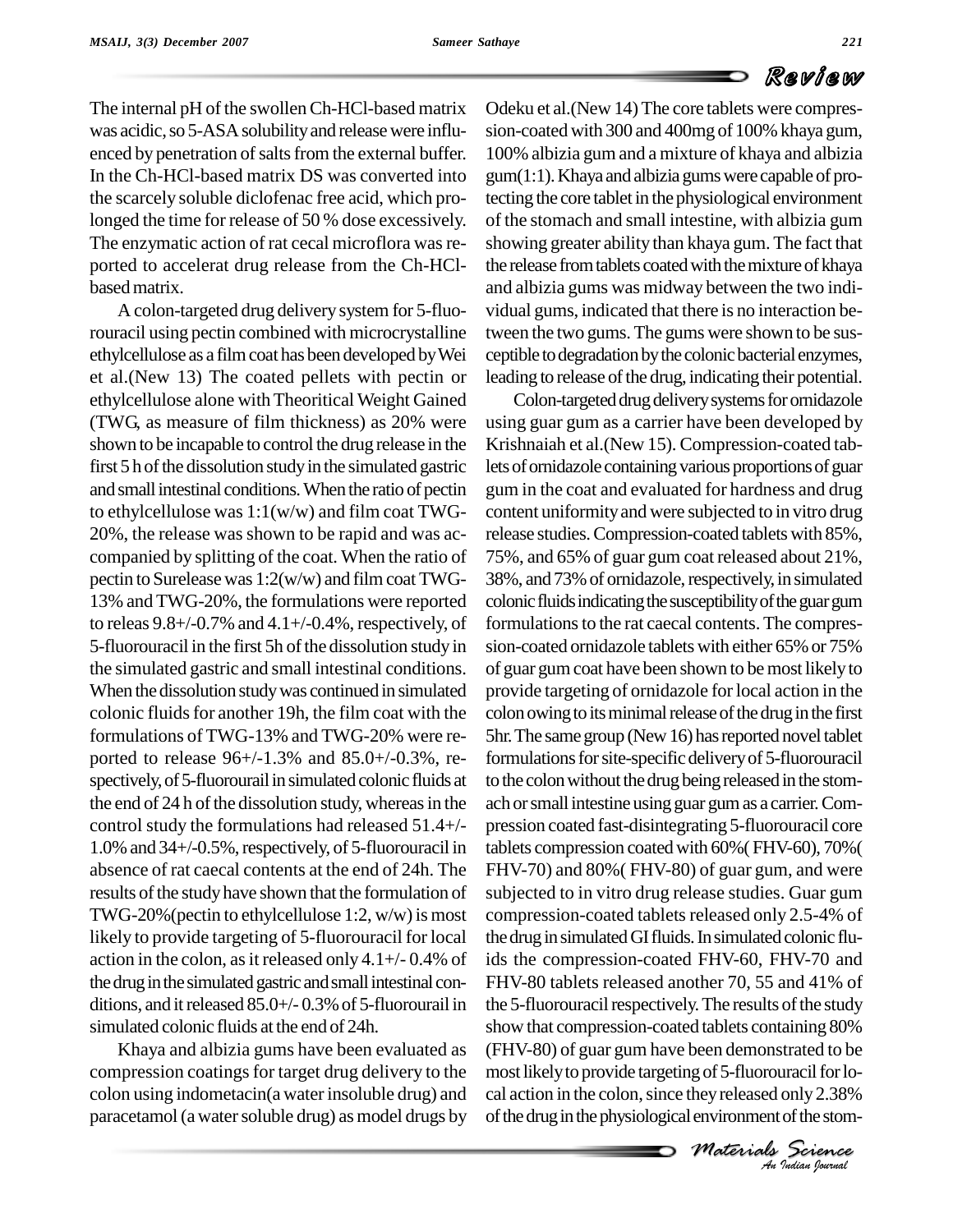ach andsmall intestine.

Amylose combined with thewater-insoluble poly mer ethylcellulose, in different proportionsto produce film coatings of various thicknesses for application to mesalazine (mesalamine or 5-aminosalicylic acid)-containing tablets has been demonstrated as a promising vehicle for drug delivery to the colon by Wilson et al.<sup>[24]</sup> u The rate and extent of drug release has been demon strated to be related to the ratio of amylose to ethylcellu lose in the film and the thickness of the coating. In creasing the proportion of ethylcellulose in the film and/ or the thickness of the coating depressed the rate of drug release in the conditions of the upper gastrointestinal tract.

colonic drug delivery. Under upper gastrointestinal tract per *Index*<br>*Indian Indian*<br>*Indian Journal*<br>*Indian Journal* Liquid suspensions of reverse enteric polymer coated dosage forms that mask the unpleasant taste of the active agent have been reported by Danny et al.<sup>[25]</sup>. tai The liquid suspensions can be swallowed without producing a bitter taste in the mouth, but the coated agent is immediately bioavailable upon exposure to the pH levels found in the stomach. The coating consisits of a blend of dimethylaminoethyl methacrylate and neutral methacrylic acid ester (MM/MAE) copolymer and a cellulose ester, in an aqueous vehicle, wherein the polymer weight ratio of the cellulose ester to the MM/MAE is about about 60: 40. The liquid composition utilizes a" reverse enteric coating" which is soluble in the acid is about about 60: 40. The liquid composition utilizes use<br>a"reverse enteric coating" which is soluble in the acid<br>pH's of the stomach, generally about 1.0 to 4.0, but a" reverse enteric coating" which is soluble in the acid<br>pH's of the stomach, generally about 1.0 to 4.0, but<br>relatively insoluble at the non-acidic pH's of the mouth. Reverse enteric coatings are those which are not water relatively insoluble at the non-acidic pH's of the mouth.<br>Reverse enteric coatings are those which are not water<br>soluble at non-acidic pH's as are present in the mouth, but are soluble in the acid pH levels of the stomach. The cellulose acetate component, the solubility of which is pHindependent, and theMM/MAEcomponent, the solubility of which is pH dependent, are mixed in a ratio which provides the desired diffusion characteristics. The polymer coating material is dissolved in an organic solvent to make a solution for use in the fluidized bed coating process. Siew et al. **[26]** have reported the investigation of amylose-ethylcellulose film coatings obtained from organic-based solvents as potential vehicles for conditions, the rate and extent of drug release have been reported to be related to the thickness of the coating the inlet drying air temperature, which controls the and the ratio of amylose to ethylcellulose within the film evaporative cooling rate. With an ability to predict and the ratio of amylose to ethylcellulose within the film. Coatings with a thick film and/or low amylose content

were demonstrated to be relatively impermeable and able to delay drug release under conditions mimicking the upper gastrointestinal tract. Under simulated colonic conditions, drug release was more pronounced from coating formulations containing higher proportions of amylose.Colon-specificitycan therefore be achieved using such systems by judicious choice of the appropriate ratio of amylose to ethylcellulose and coat thick ness. The same team has reported a study carried out with a purpose to establish the physico-mechanical and digestibility properties of water-miscible organic sol vent-based amylose-ethylcellulose films as potential coatings for colonic drug delivery<sup>[27]</sup>. Resultant mixed films were characterised in terms of tensile strength and elasticity, polymer miscibility, permeability, and digestibility under simulated colonic conditions. Films containing higher concentrations of amylose displayed in-creasing weakness and softness and faster permeation to hydrogen ions compared to films with lower amylose content.The films were found to be susceptible to digestion bybacterial enzymes within a simulated colonic environment. The extent of digestion has been demonstrated to be directly proportional to the amount of amylose present within the film.Overall, the results suggest that such amylose-ethylcellulose films could be used as coatings for drug delivery to the colon.

#### **Process development and modelling**

Process Optimization and scale up are extremely important aspects of sound development of any technology. Thus, a thermodynamic film-coating model for aqueous and/or organic-based systems which pre dicts exhaust stream conditions, has been elucidated by am Ende MT et al.(New 4) The first law of thermodynamics and conservation of mass principles have been effectivelyused to complete amaterial-energybalance on the coating unit operation for a closed, non-isolated system. Heat loss from the coating pan is incorporated into the model through a parameter called a heat loss factor (HLF) that is directly related to the heat transfer coefficient and pan surface area. The outlet air tem perature and humidity have been demonstrated to be most notablyaffected by the coating composition and the inlet drying air temperature, which controls the evaporative cooling rate.With an ability to predict  $T_{air}$  successfully within 3<sup>0</sup>C for a given coating pan, and

*Materials Science*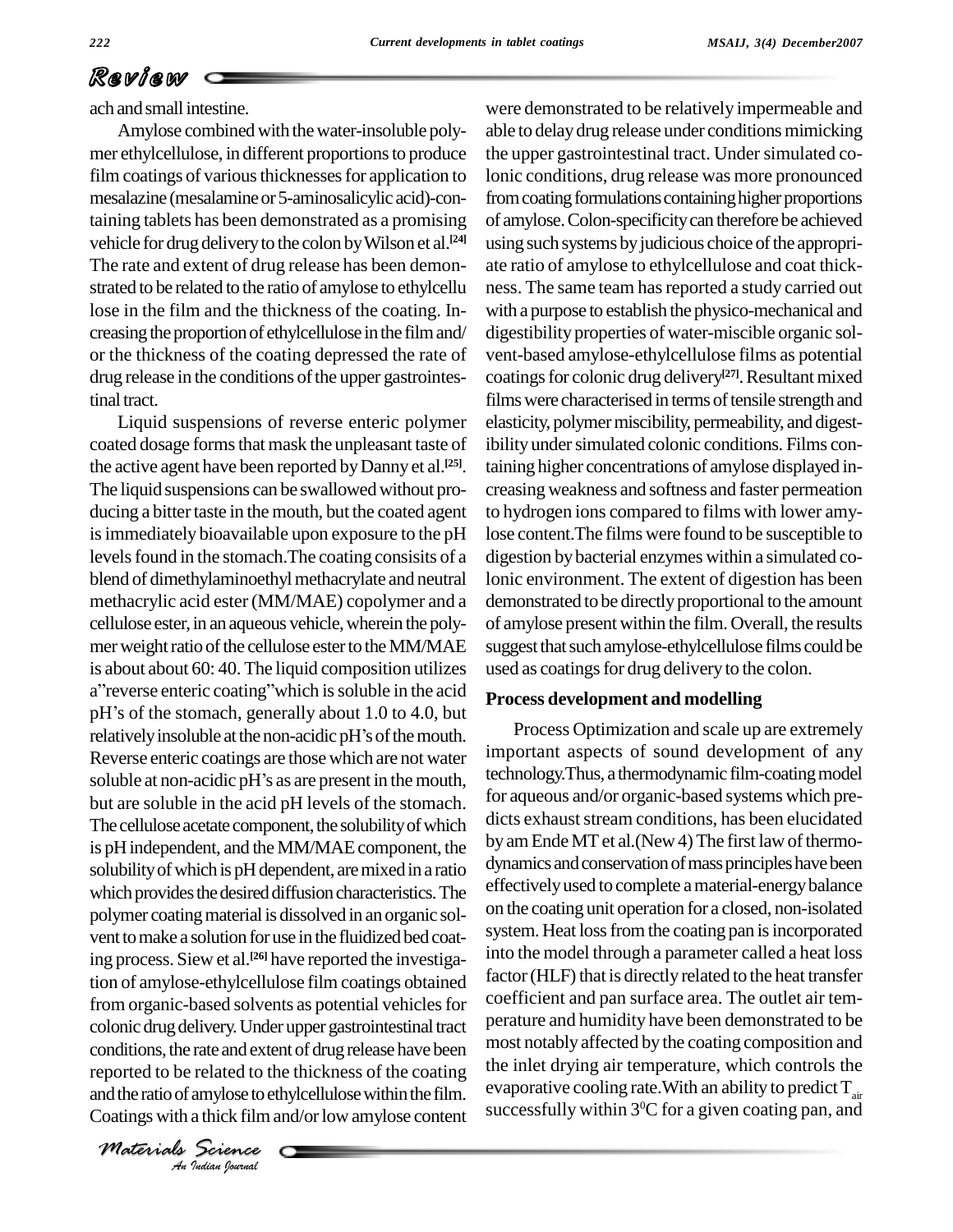within 6<sup>o</sup>C scaling up from 1 to 220kg pans for both drug de organic and aqueous based coatings, this model has been also proved useful for probing process and for mulation variable sensitivity critical to establishing process robustness. The development of another mathematical model to predict air and product temperatures, product moisture, and air humidity during an aqueous coating process using aBohle Lab-Coater has been eluci dated in detail by Page et al.(New 5). 4 balance equations could be set up describing the change of the air humidity, the product moisture, the enthalpy of the air, and the enthalpy of the product in each zone for the drying and spraying zones involving the knowledge regarding heat and masstransfer and also the motion of the tablets. Based on the considerations of the heat and mass transfer, a set of first-order coupled ordinary differential equations (ODEs) was developed which could be solved numerically. In the subsequent report of the same study, (New 6) this model was demonstrated to predict the air and product temperatures, the product moisture, and air humidity during a coating process in [3] the Bohle Lab-Coater using round, biconvex tablets. An instrumented and automated pan-coating system, including historical data storage capability and a novel [4] air-flow measurement system, which is a useful tool for controlling and characterizing the tablet film-coating process has been developed by Ruotsalainen et al. The<br>instrumentation system was shown to provided compresed [6] instrumentation system was shown to provid comprehensive and quantitative information on the process [7] parameters monitored. The measured process parameters and the responses of the film-coated tablet batches [8] showed that the coating process is reproducible. The inlet air-flow rate was shown to influence the coating process and the subsequent quality of the coated tablets.Increasing the inlet flow rate accelerated the drying of the tablet surface. At high inlet flow rate, obvious film-coating defects (ie, unacceptable surface roughness of the coated tablets) were observed and the loss of coating material increased.Monitoring of critical process parameters has been shown to increase the over all coating process efficiencyand predictability.

### **CONCLUSION**

The area of surface coatings on pharmaceutical dosage forms displays enormous potential for advanced drug delivery to the gastrointestinal region as well as other complex and unaccesible regions of the human body.With the advent of more biodegradable and biocompatible polymers for this purpose and advances technology such as pseudo latex coatings, the field is a promising technology for surface coating technologists as well pharmaceutical technologists. The complex and equipments required for operations involved for the coating activity also offer tremendous scope for further development.

### **REFERENCES**

- Hagger'; 'Handbook of Pharmaceutical Practice for Druggists', Pharmaceutical Manufacuturers, Physicians and Medical Officials, Drug Forms and Auxiliares, Pt.A: Drug Forms, 4 th Edition. Springer, Berlin, CA 78:62160w., **7**, 1015 **(1971)**. **[2]**Auxiliares, Pt.A : Drug Forms, 4<sup>th</sup> Edition. Springer,<br>Berlin, CA 78:62160w., **7**, 1015 (**1971**).<br>L.Lachman, H.A.Lieberman, J.L.Kanig; 'The
- Berlin, CA 78:62160w., 7, 1015 (**1971**).<br>L.Lachman, H.A.Lieberman, J.L.Kanig; 'The<br>Theory and Practice of Industrial Pharmacy', 3<sup>rd</sup> Theory and Practice of Industrial Pharmacy', 3rd Edition. Varghese Publishing House, Mumbai, 345. **[3]**Theory and Practice of Industrial Pharmacy', 3<sup>rd</sup> Edition. Varghese Publishing House, Mumbai, 345.<br>K.H.Bauer, Lehmann Klaus; 'Coated Pharmaceu-
- Edition. Varghese Publishing House, Mumbai, 345.<br>K.H.Bauer, Lehmann Klaus; 'Coated Pharmaceu-<br>tical Dosage Forms', H.P.Osterwald, G.Rothgang; tical Dosage Forms', H.P.Osterwald, G.Rothgang;<br>Medpharm Scientific Publishers.Stuttgart, 346.
- P.Sakellariou,R.C.Rowe; Prog.Polym.Sci., **20**, 889- 942 **(1995)**. **[5]**
- B.Qussi, W.G.Suess; Drug Development and In dustrial Pharmacy, Jan; **31(1)**, 99-108 **(2005)**. **[6]**
- B.J.Lee, S.G.Ryu, J.H.Cui; Int.J.Pharm., **188(1)**, 71-80 **(1999)**. **[7]**
- M.A.Frohoff-Hulsmann,A.Schmitz, B.C.Lippold; Int.J.Pharm., **77(1)**, **69-82** (1999).
- M.A.Frohoff-Hulsmann,A.Schmitz, B.C.Lippold; Eur.J.Pharmaceutics and Biopharmaceutics., **48(1)**, 67-75 **(1999)**. **[9]**
- B.Qussi, W.G.Suess; Drug.Dev.Ind.Pharm., **32(4)**, 403-12 **(2006)**. **[10]**
- [10] H.B.Saringat, K.I.Alfadol, G.M.Khan; Pak.J. Pharm.Sci., **18(3)**, 25-38 **(2005)**. **[11]**
- [11] T.S.Kwok, B.V.Sunderland, P.W.Heng; Chemical and Pharmaceutical Bull, Tokyo, **52(7)**, 790-6 **(2004)**.
- L.W.Chan et al.; Chem.Pharm.Bull.Tokyo., **51(2)**, 107-12 **(2003)**. **[13]**
- *M*<br> *Material Dosage Form with<br>
<i>Materials Science*<br> *Materials Science*<br> *An Judian Iourual* A.R.Menjoge; M.G.Kulkarni; Biomacromolecules, **8(1)**, 240-51 **(2007)**.
- [14] F.M.Ibanez, G.E.Sanz; Coated Particluate cefuroxime axetil compositions. Patent NZ533092. **[15]**
- [15] Dittamar et al.; Pharmaceutical Dosage Form with